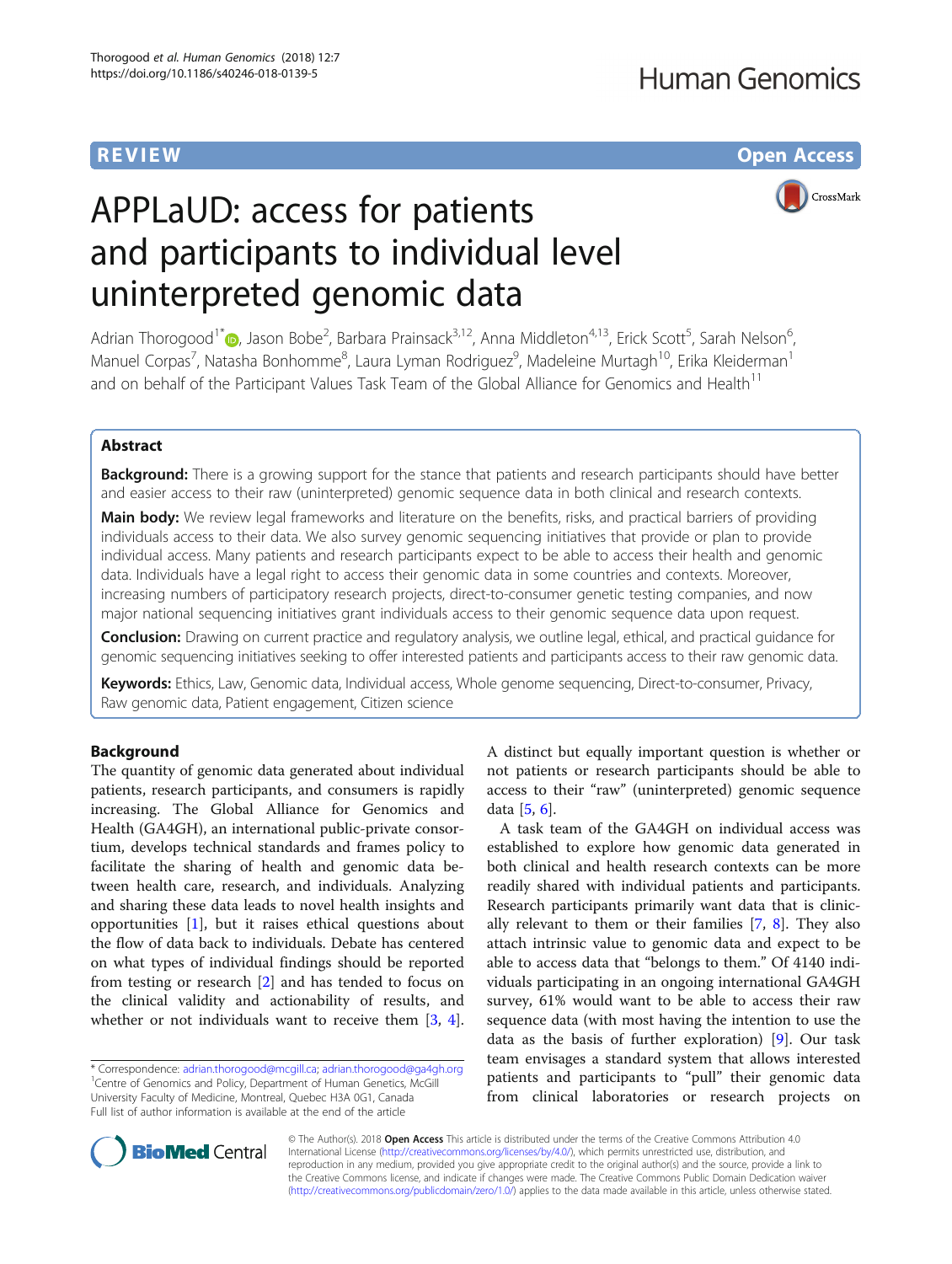request. Processes allowing individuals to access uninterpreted data are different from policies or processes on the return of individual findings. The latter are premised on the information's clinical relevance and/or actionability. The right to access uninterpreted data does not undermine the right not to know where it is provided on request. Even so, there are concerns over the accuracy and utility of uninterpreted data, and fears of misuse by individuals or third party services may result in psychological harms or wasted health care resources [\[10](#page-4-0)]. Regardless, various research initiatives are opting to provide individual access, most notably the US "All of Us" [[11\]](#page-4-0) and UK 100,000 Genomes [[12\]](#page-4-0) initiatives, and participatory research projects such as the Personal Genome Project [[13\]](#page-4-0). Drawing on a review of current practice and analysis of the legal right to access personal health data, this paper supplies practical guidance for clinical laboratories or research projects seeking to provide participants access to uninterpreted genomic data. We recognize that it may not always be feasible or appropriate to provide individual access, especially in some (e.g., legacy) research contexts. We predict, however,

Table 1 Projects providing individual access to genomic data

that individual access will become expected or required as genomics becomes more clinically oriented and the public begins to insist on participatory data governance.

#### Current practice

The projects providing or planning to provide individual access to uninterpreted genomic data are listed in Table 1 (adapted from  $[14]$  $[14]$ ). We were only able to identify one such genomic sequencing project outside of the USA. Data types and formats may differ depending on the context, sequencing platform, analysis pipelines, and evolution of common file formats. The examples of genomic data formats currently provided to participants include reduced BAM, VCF, and FASTQ. The usefulness of the data is enhanced where it is accompanied by rich, standard metadata [[15\]](#page-4-0). Genomic sequencing initiatives may also provide individuals access to their associated health data (phenotypic, clinical, environmental). The choice of file format and the choice of when to provide access should be considered from the perspective of both the project and the individual.

| Project                                                  | Dates     | Context  | # Genomes<br>Sequenced<br>to date | Platform                              | Lab Report<br>with Signout | Results<br>returned                    | Report to<br>Health<br>Record | Raw Data to<br>Participants | Accredited<br>lab  | Last<br>updated |
|----------------------------------------------------------|-----------|----------|-----------------------------------|---------------------------------------|----------------------------|----------------------------------------|-------------------------------|-----------------------------|--------------------|-----------------|
| Harvard PGP                                              | $2005 -$  | Research | 352                               | WGS                                   | <b>No</b>                  | Y Filtered<br>Variants w/<br>Lit Annot | <b>No</b>                     | Yes (variants)              | <b>No</b>          | Nov 2017        |
| BWH/Harvard<br>MedSeq                                    | $2011 -$  | Research | 110                               | WGS                                   | Yes                        | Monogenic,<br>Common,<br>PGx           | Yes                           | FASTQ                       | Yes                | Nov 2017        |
| Mount Sinai<br>HealthSeg                                 | 2012-2015 | Research | 40                                | WGS                                   | No                         | Monogenic,<br>Common,<br>PGx           | No                            | BAM, VCF                    | No                 | paper           |
| Mayo "10<br>scientists <sup>"</sup>                      | 2012-2014 | Research | 10                                | WES                                   | No                         | Monogenic                              | No                            | Yes                         | No                 | paper           |
| Institute<br>for Systems<br>Biology (ISB)<br>Pioneer 100 | 2014      | Research | 108                               | WGS                                   | No                         | Monogenic,<br>Common,<br>PGx           | No                            | BAM, VCF                    | No                 | paper           |
| BWH/BCH/<br>Harvard<br>BabySeg<br>Project                | $2015 -$  | Research | 160                               | <b>WGS</b>                            | Yes                        | Monogenic,<br>PGx                      | Yes                           | <b>FASTQ</b>                | Yes                | Nov 2017        |
| Nevada<br>Institute of<br>Personalized<br>Medicine       | $2015 -$  | Research | $\mathcal{O}$                     | WES                                   | Yes                        | Monogenic,<br>PGx                      | <b>No</b>                     | BAM, VCF                    | No                 | paper           |
| NYGC Seeg.io                                             | 2016-     | Research | ~100                              | <b>WGS</b><br>(ultra low<br>coverage) | <b>No</b>                  | ancestry,<br>microbiome                | No                            | <b>BAM</b>                  | No                 | Feb 2017        |
| NIH All of Us                                            | $2017 -$  | Research | $\mathbf{0}$                      | WGS                                   | $\overline{\cdot}$         | $\overline{?}$                         | ?                             | $\overline{\cdot}$          | $\overline{\cdot}$ | Nov 2017        |
| 100,000<br>Genomes (UK)                                  | $2015 -$  | Research | 44,633                            | WGS                                   | Yes                        | Monogenic,<br>PGx                      | Yes                           | Yes <sup>a</sup>            | Yes                | Jan 2018        |

Compiled as web site: Bobe, Jason. "sharing-genome-studies," online: [<http://blog.jasonbobe.net/sharing-genome-studies/](http://blog.jasonbobe.net/sharing-genome-studies/)> <sup>a</sup>

aDoes not routinely provide access to BAM of VCF files, but participants are allowed to view the files on-site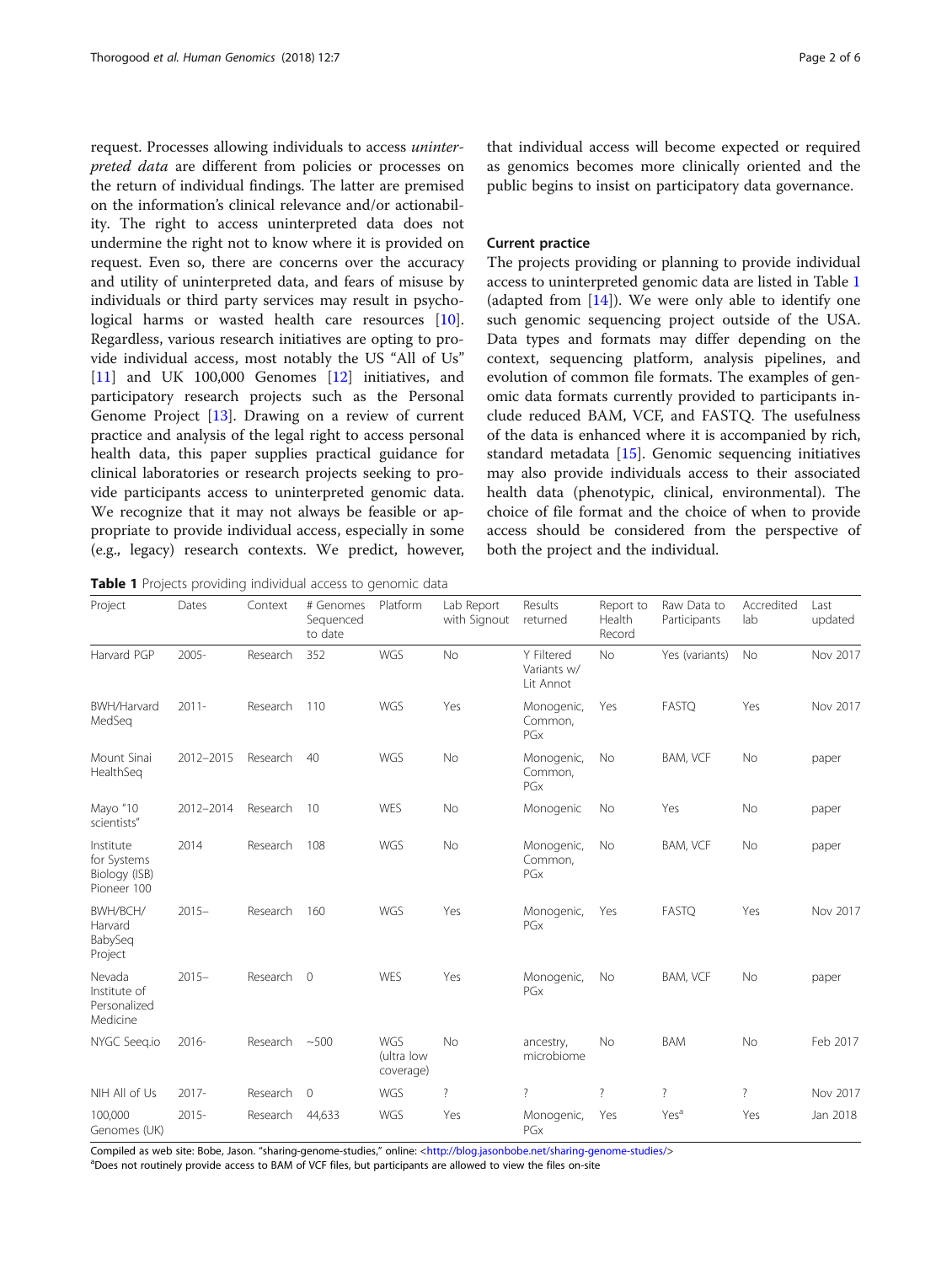#### A legal right to access?

In many countries, individuals have a legal right to access their personal data held by government bodies and commercial entities [[16](#page-4-0)–[18](#page-5-0)]. A general right to access personal data is included in the EU General Data Protection Regulation (GDPR) (art 15), which comes into force in May 2018 [[17\]](#page-5-0). This internationally recognized right empowers individuals to ascertain what data these entities have about them and how their personal data are used. The right also enables individuals to ensure their data are accurate, up to date, and used in a transparent, fair, and lawful manner. Upon request, individuals must be provided with a copy of their data in a reasonable timeframe, in a useful format, and for a reasonable cost. There is considerable uncertainty and jurisdictional variation over whether or not genetic data is legally considered inherently identifiable. Regardless, genomic data will still fall under broad definitions of personal data used in many jurisdictions (e.g., GDPR art 4(1)), as long as it "relates to" an identifiable individual, which is increasingly the case for linked genomic data in clinical, commercial, and translational research contexts.

Similarly, patients have a legal right to access their health record  $([19]$  $([19]$  $([19]$ , art. 19). This ensures transparency in the physician-patient relationship and allows patients to correct inaccurate information (which may be used by third parties such as insurers) or transfer records when changing physicians. Access to health data also empowers patients to take an active role in their health care. Though raw laboratory data are not typically considered part of the health record, this is changing for genomics. In the USA, recent legislative amendments and interpretive guidance extend the right to access under the US federal health privacy law to a broad range of records that may be used to make decisions about individuals, including information generated as part of a laboratory test [\[20](#page-5-0)]. For genetic sequencing, this might include "the full gene variant information generated by the test" [\[21\]](#page-5-0); for genomic sequencing, the raw sequence data [[22](#page-5-0)]. Genomic sequencing initiatives providing a right to access should indicate this in the consent form, along with the basic information on what is available and how to request access. Consent forms should clearly distinguish between access rights and other communication policies, such as the return of individual findings of clinical relevance [\[13](#page-4-0)]. As we discuss below, more detailed guidance can be provided to those individuals requesting access at the point of implementation.

The right of access is generally subject to narrow exceptions: where it would reveal confidential information (about other patients or health professionals), risk serious harm to the individual, or involve disproportionate effort [\[23\]](#page-5-0). Providing an individual access to her own genomic data would not generally breach professionals' legal duties of confidentiality to third parties or present serious risks to the individual. An important legal distinction for research contexts is that many countries limit individual access to research data, usually to protect commercial interests and scientific validity [[24](#page-5-0)]. It is often unclear, however, if research exceptions in general access to information provisions were meant to restrict participants from accessing their own data [\[25](#page-5-0)]. International and national research ethics guidelines are largely silent about individual access to health data. This is surprising, given that many incorporate other data protection principles [[26](#page-5-0)–[28\]](#page-5-0). Some mention that participants have the right to access their clinical data on demand, unless temporary or permanent non-disclosure is approved by a research ethics committee with reasons ([\[29\]](#page-5-0), Table [2\)](#page-3-0). Regardless, research exceptions are unlikely to apply as sequencing moves to clinical or hybrid clinical-research contexts. Researchers seeking to provide individuals with access to genomic data may also have to contend with clinical services, clinical laboratory, and/or medical product regulations. The US regulations, for example, require any test results used for clinical decision-making to be done in a certified laboratory [[30\]](#page-5-0). While these restrictions may block the return of clinically relevant individual findings from research laboratories, it is not clear why they would also apply to uninterpreted genomic data.

In conclusion, it is likely that clinical laboratories have, or will soon have, a legal obligation to provide individuals their raw genomic data upon request. While it is less likely that a legal right applies in research contexts, we propose that projects should still consider providing a default right of participants to access their own individual-level genomic data upon request. Any exceptions to access should be transparently stated, clearly justified, and approved by a research ethics committee or similar body. If access compromises the primary objective of the study, it could be withheld until the objective is achieved. In both research and clinical contexts, data stewards providing individual access should make efforts to ensure data is of high quality and interoperable. Standard use agreements could accompany access explaining that the data is provided "as is," without implied or express warranties (e.g., that the data is fit for a particular purpose––namely clinical interpretation or decision-making), and disclaiming liability for any harm resulting from the individual's use of the data.

# Handling ethical and practical concerns

There are many good reasons for researchers to provide access to individual-level uninterpreted data. Empirical studies show that many people believe that their genomic data belongs to them––that they have a right to access, use, and distribute their data as they see fit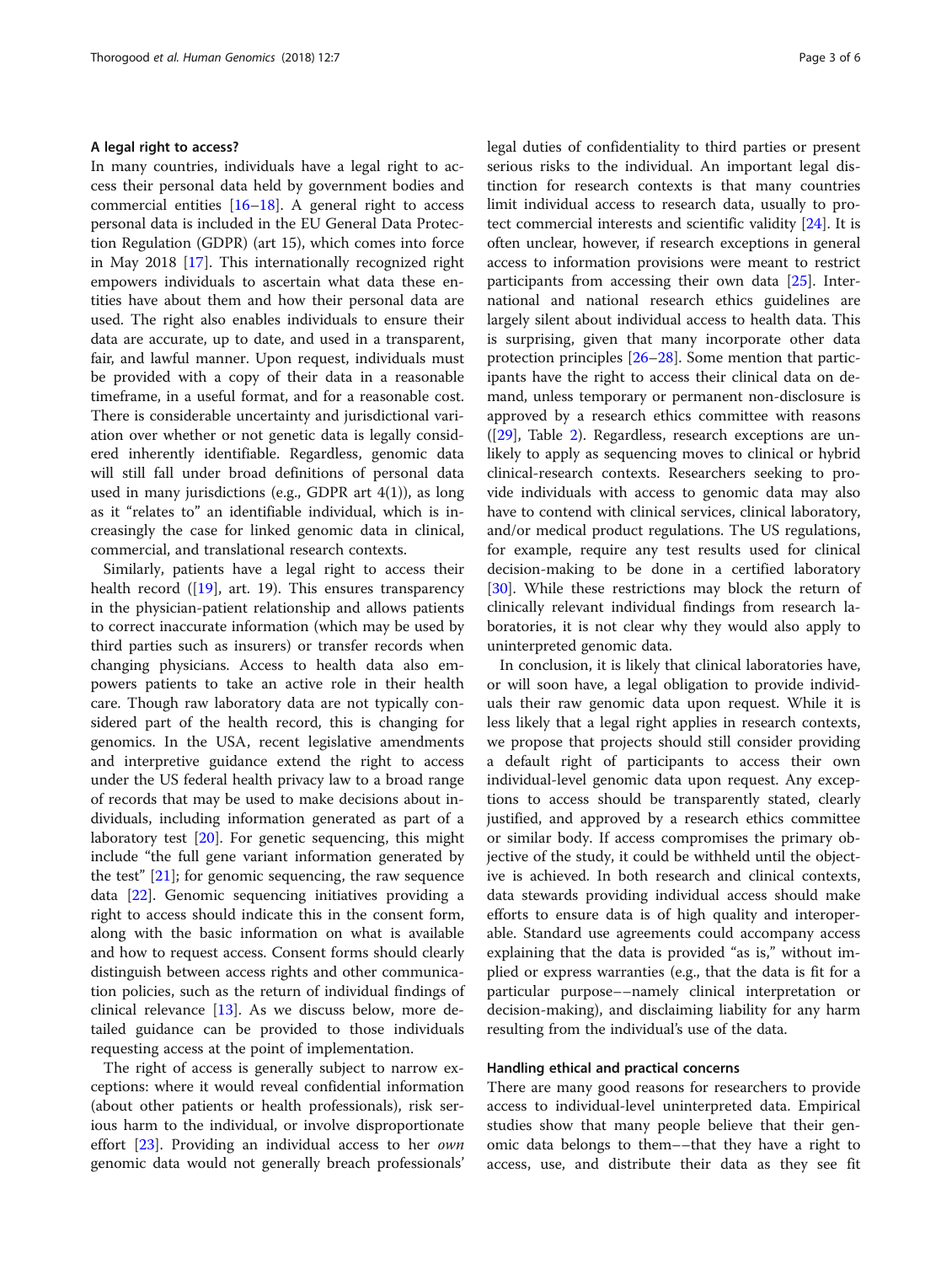# <span id="page-3-0"></span>Table 2 Summary of recommendations

Provide access to genomic data in standard formats

1) FASTQ: read-level data

2) BAM: Binary Alignment Map

- 3) gVCF: Genome Variant Call Format
- 4) FASTQ: assembled diplotype genome

(Ability to reconstruct genomes:  $FASTQ \sim = BAM > gVCF > FASTQ$ )

Provide access upon request unless withholding access is justified (by an Access Office or Research Ethics Committee)

- 1) Breaching confidentiality of a third party (could consent from the third party be obtained?)
- 2) Imminent and serious harm to the mental or physical health of the individual (could the harm be mitigated?)
- 3) Access compromises a primary objective of a research study (could access instead be provided at the end of the study?)
- 4) Expense compromises the feasibility of a research study (could participants be asked to cover the costs?)

Establish appropriate data tracking and security processes

- 1) Authentication service (e.g., Experian) or in-person account creation
- 2) Best practices for data security (encryption, user access controls, transfer protocols)

Describe the right to access in the consent form

1) Distinguish from the plan for return of individual findings of clinical relevance

Provide detailed information at the point of access

- 1) Participant's right to access uninterpreted data
- 2) Description of access process
- 3) Description of risks posed by research-grade data
- 4) Description of benefits provided by uninterpreted genetic data
- 5) Description of available genetic counseling services

6) Description of how data will be accessed, stored, and transferred

No warranty and disclaimers

- 1) Clear articulation that data may not meet clinical standards, and should not be used as a basis for clinical interpretation or decision-making without medical advice and confirmatory testing in an accredited laboratory
- 2) Clear disclaimers that research sponsors do not offer a warranty of the data accuracy and are not liable for harm caused from using the data
- 3) Research sponsors should still strive to generate the highest quality data

Funders

1) Incentivize projects to provide participants access

2) Support costs of participant access

[[31\]](#page-5-0)––even if this contradicts laws or consent forms [[32,](#page-5-0) [33](#page-5-0)]. Providing access may also build trust and incentivize participation [\[34](#page-5-0)]. Moreover, patients are often experts in their condition and may be more motivated to determine the relevance of their health data than researchers focused on discovery [[35\]](#page-5-0). Access will enable curious citizen scientists to explore the myriad

meanings of their DNA. Research may even thrive when individuals themselves share data with patient-led registries [[36](#page-5-0), [37\]](#page-5-0), research projects, or public repositories like openSNP [[38,](#page-5-0) [39](#page-5-0)] or Open Humans [\[39](#page-5-0)]. The usefulness of raw genomic data for the individual will also increase with improvements in data quality and interoperability, expansion of the knowledge base of genotype-phenotype relationships, and the availability of reliable third party services. The more data that is held by individuals, the more portals to connect users to research initiatives [\[40](#page-5-0), [41\]](#page-5-0); interpretation services to provide ancestry, genealogy, and health or wellness information; and tools to facilitate citizen science and self-driven interpretation [\[42](#page-5-0)].

There are, however, concerns third party interpretation services may provide uncertain, potentially inaccurate information of little benefit and may lead to anxiety or unnecessary medical follow-up [[43\]](#page-5-0). To promote responsible use, data stewards could provide individuals who request access information about the limitations of data quality, the limitations of self-directed or third party interpretations, and the importance of secure storage and responsible sharing. In particular, clarity is needed that the data should not be used as a basis for clinical interpretation or decision-making without seeking medical advice and confirmatory testing in an accredited laboratory. User portals could facilitate download and communication, or even direct transfer/donation to trusted storage platforms or research projects. Data stewards should also ensure access processes are privacy protective and secure. They require basic authentication processes (is this actually the participant?); tracking processes (is this actually the participant's genome?); and a means of re-identifying a genome (how do I break the code?). Researcher confidentiality may be breached if requestors are not properly authenticated, or if data from the wrong genome is returned. Privacy concerns persist after data has been accessed. Individuals may be illprepared to keep their own data secure, and third party services may not offer comparable privacy and security protections [[44\]](#page-5-0). Again, research projects could provide individuals with tips on how to safeguard their data. While researchers should do their best to encourage individuals to store and use their data carefully, the ultimate responsibility to do so will rest with the individual.

There are also fears that access may divert resources away from clinical or research activities. Moreover, individuals seeking professional interpretation of their data could be a drain on primary care and genetic services within the health system. This could waste public health system resources and unfairly divert resources to the most proactive, healthy, and educated individuals. Providing access should not, however, necessitate expensive interpretation or counseling, as may be the case for the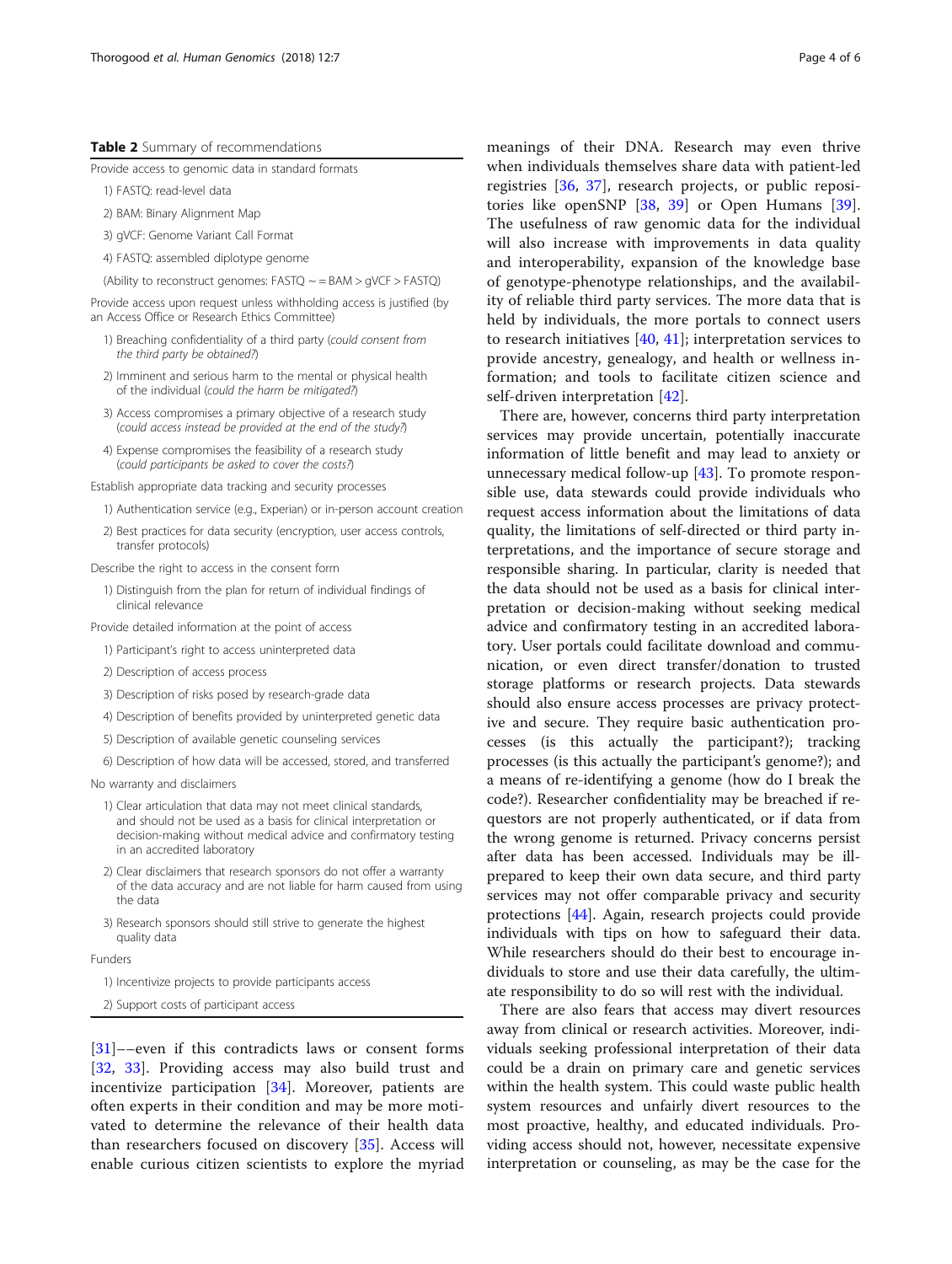<span id="page-4-0"></span>return of individual results. Costs would be limited to basic tracking, authentication, and communication processes––already common in many laboratory contexts and clinical practices––and download costs.

Currently, many researchers feel they should provide access to individual-level data to patients and participants, but do not have the appropriate resources to do so. To address this problem, research funding bodies could help by providing resources, infrastructure, and incentives. Instead of each project establishing its own system, common data management platforms could be developed to enable individual access (such as those already offered to researchers by direct-to-consumer companies) [\[45\]](#page-5-0). Data sharing repositories enabling broad research community access could be modified to enable individual access. Individual access endorsements or badges could recognize laboratory or researcher efforts to share data with interested participants and patients.

# Conclusion

We provide a summary of recommendations for sequencing initiatives providing individual access to uninterpreted genomic data in Table [2](#page-3-0). More data and experience is needed to definitively refute paternalist concerns about individuals managing their own genomic data. This will only happen if researchers do what they do best: experiment in a responsible manner to understand how to most appropriately support and enable individual access to genomic data. Here, the variable to tweak is not the data analysis, but the participant communication pipeline. The experiment is off to a promising start.

#### Abbreviations

GA4GH: Global Alliance for Genomics and Health

#### Acknowledgements

We would like to thank Gratien Dalpé, Academic Associate at the Centre of Genomics and Policy, McGill University, for his assistance preparing the final manuscript.

#### Funding

Adrian Thorogood and Erika Kleiderman were funded by The CanSHARE project, which is supported by the Genome Quebec, Genome Canada, the government of Canada, the Ministère de l'Économie, Innovation et Exportation du Québec, and the Canadian Institutes of Health Research (fund no. 141210).

#### Availability of data and materials

Data sharing is not applicable to this article as no datasets were generated or analyzed during the current study.

#### Authors' contributions

JB led the work on the survey of projects. AT and SN led the comparative legal review. All authors contributed substantially to the conceptual design of the paper; identification of legal, ethical, and practical challenges and to the recommendations; and drafting of the manuscript. All authors read and approved the final manuscript.

#### Ethics approval and consent to participate

Not applicable

#### Consent for publication

Not applicable

#### Competing interests

The authors declare that they have no competing interests.

#### Publisher's Note

Springer Nature remains neutral with regard to jurisdictional claims in published maps and institutional affiliations.

#### Author details

<sup>1</sup> Centre of Genomics and Policy, Department of Human Genetics, McGill University Faculty of Medicine, Montreal, Quebec H3A 0G1, Canada. <sup>2</sup>Icahn School of Medicine at Mount Sinai, New York, USA. <sup>3</sup>Department of Political Science, University of Vienna, Vienna, Austria. <sup>4</sup>Society and Ethics Research Connecting Science, Wellcome Genome Campus, Hinxton, UK. <sup>5</sup>Icahn Institute for Genomics & Multiscale Biology, New York, USA. <sup>6</sup>University of Washington, Seattle, USA. <sup>7</sup>Cambridge Precision Medicine, Cambridge, UK.<br><sup>8</sup>Genetis Alliance Washington DC USA. <sup>9</sup>National Human General Pesear Genetic Alliance, Washington DC, USA. <sup>9</sup>National Human Genome Research Institute, National Institutes of Health, Bethesda, USA. <sup>10</sup>Newcastle University, Mewcastle upon Tyne, UK. <sup>11</sup>[https://www.ga4gh.org.](https://www.ga4gh.org) <sup>12</sup>Department of Global Health & Social Medicine, King's College London, London, UK. 13Faculty of Education, University of Cambridge, Cambridge, UK.

### Received: 15 December 2017 Accepted: 4 February 2018 Published online: 17 February 2018

#### References

- 1. Chatzimichali EA, Brent S, Hutton B, Perrett D, Wright CF, Bevan AP, et al. Facilitating collaboration in rare genetic disorders through effective matchmaking in DECIPHER. Hum Mutat. 2015;36:941–9.
- 2. Jarvik GP, Amendola LM, Berg JS, Brothers K, Clayton EW, Chung W, et al. Return of genomic results to research participants: the floor, the ceiling, and the choices in between. Am J Hum Genet. 2014;94:818–26.
- 3. Wolf SM, Crock BN, Van Ness B, Lawrenz F, Kahn JP, Beskow LM, et al. Managing incidental findings and research results in genomic research involving biobanks and archived data sets. Genet Med. 2012;14:361–84.
- 4. Holm IA, Iles BR, Ziniel SI, Bacon PL, Savage SK, Christensen KD, et al. Participant satisfaction with a preference-setting tool for the return of individual research results in pediatric genomic research. J Empir Res Hum Res Ethics. 2015;10:414–26.
- 5. Kish LJ, Topol EJ. Unpatients—why patients should own their medical data. Nat Biotechnol. 2015;33:921–4.
- 6. Nelson S. Geneticists should offer data to participants. Nat News. 2016;539:7.
- 7. Fernandez CV, Bouffet E, Malkin D, Jabado N, O'Connell C, Avard D, et al. Attitudes of parents toward the return of targeted and incidental genomic research findings in children. Genet. Med. 2014;16:633–40.
- Facio FM, Eidem H, Fisher T, Brooks S, Linn A, Kaphingst KA, et al. Intentions to receive individual results from whole-genome sequencing among participants in the ClinSeq study. Eur J Hum Genet. 2013;21:261–5.
- 9. Middleton A, Wright CF, Morley KI, Bragin E, Firth HV, Hurles ME, et al. Potential research participants support the return of raw sequence data. J. Med. Genet. 2015;52:571–74.
- 10. Janssens ACJ. Raw data: access to inaccuracy. Science. 2014;343:968.
- 11. All of Us Research Program. Core Protocol V1 (2017). [https://allofus.nih.gov/](https://allofus.nih.gov/sites/default/files/allofus-initialprotocol-v1_0.pdf) [sites/default/files/allofus-initialprotocol-v1\\_0.pdf](https://allofus.nih.gov/sites/default/files/allofus-initialprotocol-v1_0.pdf)
- 12. Genomics England. 100,000 Genomes Project Protocol (2017). Genomics Engl. [https://www.genomicsengland.co.uk/100000-genomes-project](https://www.genomicsengland.co.uk/100000-genomes-project-protocol/)[protocol/](https://www.genomicsengland.co.uk/100000-genomes-project-protocol/). Accessed 2 Nov 2017.
- 13. Lunshof JE, Church GM, Prainsack B. Raw personal data: providing access. Science. 2014;343:373–4.
- 14. Linderman MD, Nielsen DE, Green RC. Personal genome sequencing in ostensibly healthy individuals and the PeopleSeq Consortium. J Pers Med. 2016;6:14.
- 15. Corpas M, Whicher C, Kovalevskaya NV, Byers T, McMurray AA, Nielsen FG, et al. 10 simple rules for sharing human genomic data. bioRxiv (2017). [https://www.](https://www.biorxiv.org/content/early/2017/01/12/094110) [biorxiv.org/content/early/2017/01/12/094110.](https://www.biorxiv.org/content/early/2017/01/12/094110) Accessed 12 Oct 2017.
- 16. OECD. Recommendation of the Council concerning Guidelines governing the Protection of Privacy and Transborder Flows of Personal Data (2013). Jul. Report No.: C(80)58/FINAL, as amended on 11 July 2013 by C(2013)79. <http://sec-law.co.il/images/2013-oecd-privacy-guidelines.pdf>